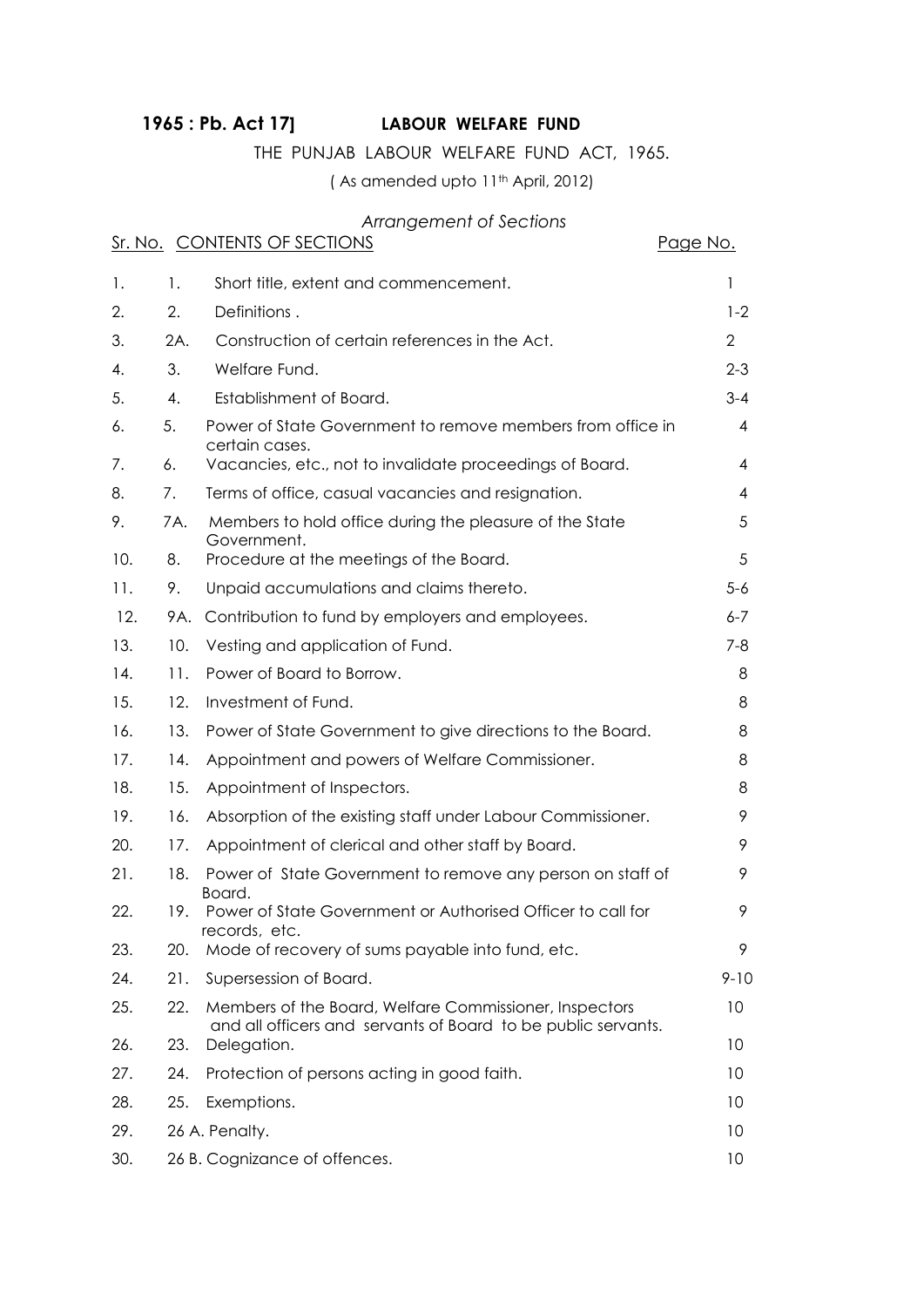### **1965 : Pb. Act 17**] **LABOUR WELFARE FUND**

#### THE PUNJAB LABOUR WELFARE FUND ACT, 1965 (Punjab Act.No.17of 1965) [As amended up to 11<sup>th</sup> April, 2012]

<sup>1</sup>[Received the assent of the President of India on the 17th July, 1965, and first published for general information in the Punjab Government Gazette (Extraordinary), Legislative Supplement, Part I, of July 27, 1965.]

**Andre Stein Communication Act** Act **Act** 

to provide for the constitution of a Fund for the financing of activities to promote welfare of labour in the State of Punjab and for conducting such activities and for certain other purposes.

Be it enacted by the Legislature of the State of Punjab in the Sixteenth Year of the Republic of India as follows :--

**1.** Short title, extent and commencement--(1) This Act may be called the Punjab Labour Welfare Fund Act, 1965 .

 $2[2]$  It extends to the territories which, immediately before the 1st day of November, 1966 were comprised in the State of Punjab, excluding the territory transferred to the Union Territory of Himachal Pradesh under section 5 of the Punjab Re- organisation Act, 1966 ( 31 of 1966)].

- (3) It shall come into force on the first day of July, 1965.
- **2**. **Definitions-** In this Act, unless the context otherwise requires,
	- <sup>3</sup>[(1) 'Board' means the Punjab Labour Welfare Board established and constituted under section 4 for each of the States of Punjab and Haryana and the Union Territory Chandigarh ;]
		- 4(""2) 'employee' means any person employed, directly by or through any agency(including a contractor) with or without the knowledge of the principal employer, for remuneration in any factory or establishment to do any work connected with its affairs;"
	- (**3**) 'employer' means any person who is employed, either directly or through another person on behalf of himself or any other person, one or more employees in an establishment , and includes . --
	- (i) In a factory, any person named under clause (f) of sub-section (1) of section 7 of the Factories Act, 1948, as the manager ;
	- (ii) In any establishment, other than a factory, any person responsible to the owner of the establishment for the supervision and control of employees or for the payment of wages ;
- 1. For Statement of Objects and Reasons, see Punjab Government Gazette (Extraordinary), 1965 page 452.

3 For Statement of Objects and Reasons, see Haryana Government Gazette (Extraordinary), 1971 page 198.

<sup>2.</sup> See Government of India, Ministry of Home Affairs, S.O. No. 1301, dated the 28<sup>th</sup> March, 1969, published in Gazette of India(Extra.), Part –II. Section **3** (ii), of **3**1 st March, 1969.

<sup>4</sup> Substituted for clause (2) by Haryana Act No. 7 of 2007 dated 4th April, 2007.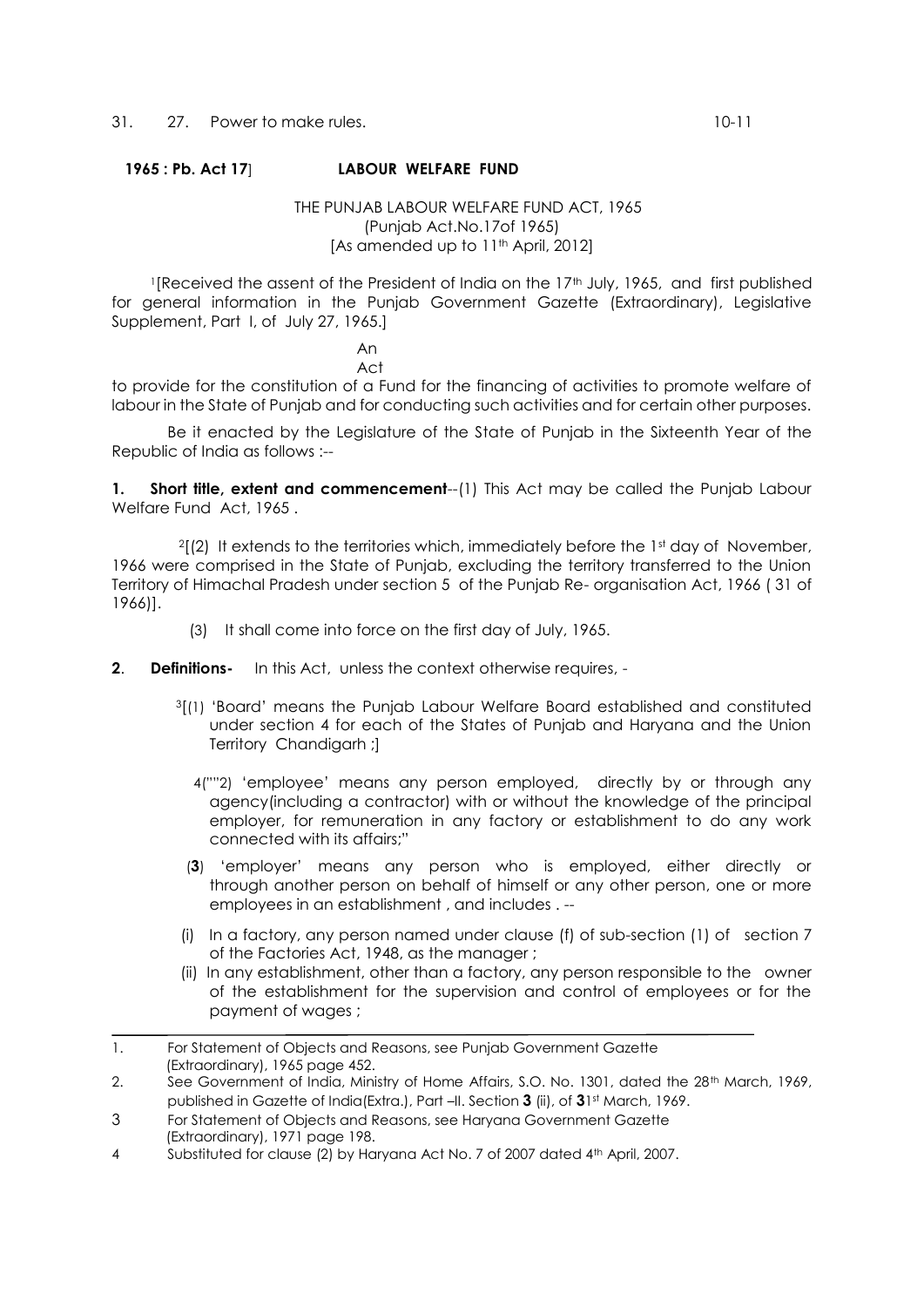- 4(""(4) 'establishment' means a factory and includes any premises including the precincts thereof wherein and in any part of which any industry within the meaning of clause (j) of section 2 of the Industrial Disputes Act, 1947 (Act 14 of 1947), is carried on and also includes a shop or a commercial establishment within the meaning of the Punjab Shops and Commercial Establishments Act, 1958 (Punjab Act 15 of 1958), in which, on any day. Ten or more employees are employed or were employed during the preceding twelve months;'
- (5) 'factory' means a factory as defined in clause (m) of section 2 of the Factories Act, 1948, or any place which is deemed to be a factory under sub-section (2) of section 85 of that Act ;

<sup>1</sup>[(6) "Fund" means the Labour Welfare Fund constituted under section 3 for each of the States of Punjab and Haryana and the Union Territory of Chandigarh ;]

- (7) 'independent member' means a member of the Board who is not connected with the management of any establishment or who is not an employee ;
- (8) 'Inspector' means an Inspector appointed under section 15 ;
- (9) 'prescribed' means prescribed by rules made under this Act ;
- (10) 'unpaid accumulations' means all payments due to the employees but not made to them within a period of <sup>3</sup>[two years] from the date on which they become due, whether before or after the commencement of this Act, including the wages, bonus and gratuity legally payable, but not including the amount of contribution, if any, paid by an employer to a provident fund established under the Employees Provident Fund Act, 1952 ;
- (11) 'wages' means wages as defined in clause (6) of section 2 of the Payment of Wages Act, 1936 ;
- (12) 'Welfare Commissioner' means the Welfare Commissioner appointed under section 14.
- [2A. Construction of certain references in the Act. -- (1) In the application of the provisions of this Act to the Union territory of Chandigarh , any reference therein to the State or State Government shall be construed as a reference to the Administrator of the Union territory of Chandigarh.
- (2) Sub-section (3) of section 27 shall not apply in relation to the Union territory of Chandigarh but shall apply to the State of Haryana with the modifications that for the words "each house of the State Legislature", the words " the Legislative Assembly" and for the words "both Houses agree" at both the places where they occur, the words "the Legislative Assembly agrees" shall be substituted."
- **3. Welfare Fund -–**(1) The State Government shall constitute a Fund called the Labour Welfare Fund and, notwithstanding anything contained in any other law for the time being in force or in any contract or instrument, all unpaid accumulations shall be paid to the Board which shall keep a separate account therefore until claims thereto have been decided in the manner provided in section 9, and the other sums specified in sub-section (2) shall be paid into the Fund :
	- 1. Substituted by Government of India S.O. No. 1301, dated 28<sup>th</sup> March, 1969
	- 2. Section 2-A added by Govt. of India, S.O. No. 1301, dated 28<sup>th</sup> March, 1969.
	- 3. Substitute for the words "three years" by Haryana Act No. 1 of 2002.
	- 4. Substituted for clause(4) of section 2 by Act No. 7 of 2007, dated 4th April, 2007.
- (2) The Fund shall consist of--
	- (a) all fines realised from the employees ;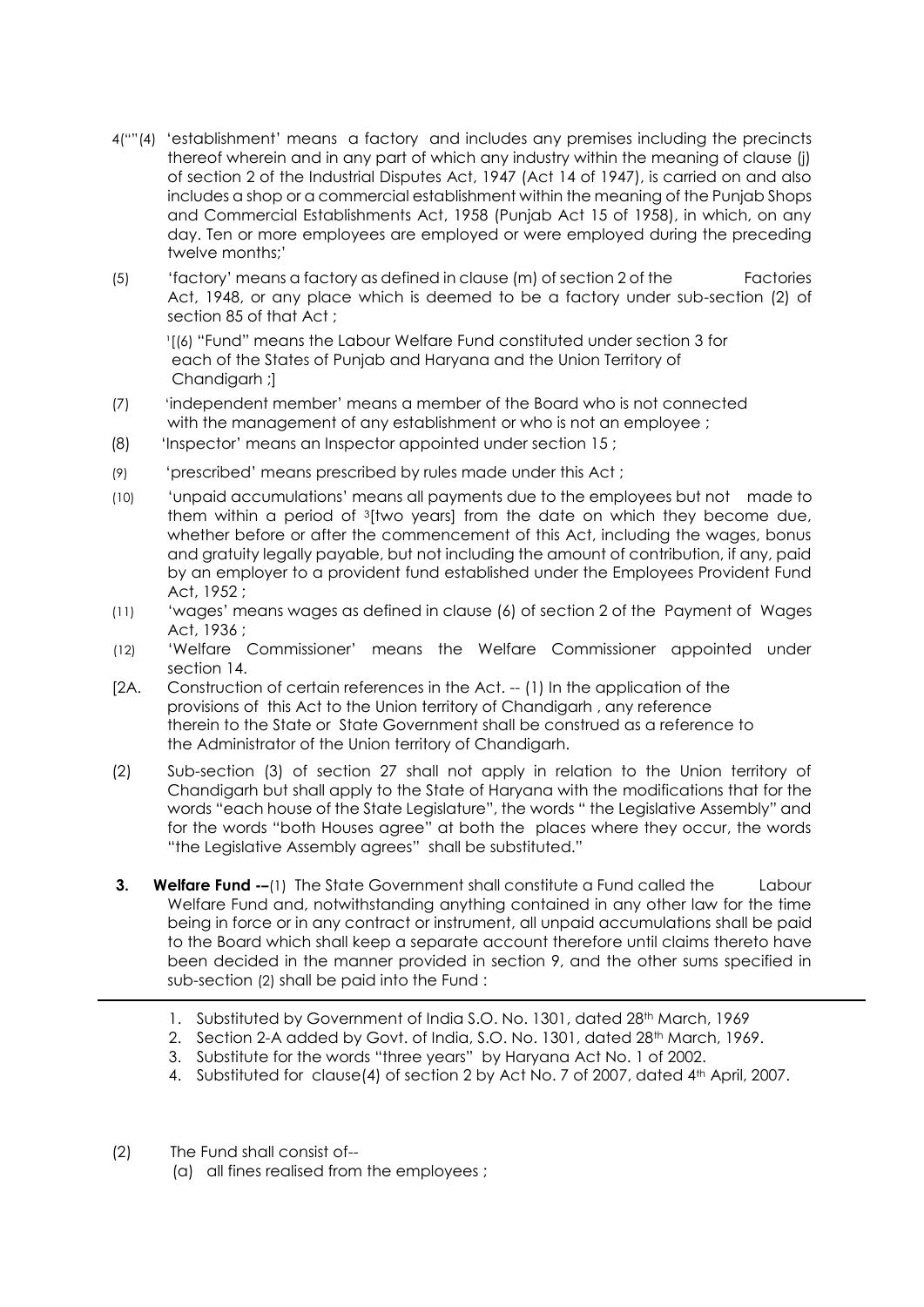- (b) unpaid accumulations transferred to the Fund under section 9 ;
- (c) grants and subsidies to the Board made by the State Government ;
- (d) all voluntary donations ;
- (e) any fund transferred under sub-section  $(5)$  of section  $10$ ;  $[X]$ <sup>1</sup>
- (f) any sum borrowed under section  $11<sup>2</sup>$  [;and]

<sup>3</sup>[ (g) any contribution of employers and employees.]

- (3) The sums specified in sub- section (2) shall be collected by such agencies and in such manner and the accounts of the Fund shall be maintained and audited in such manner as may be prescribed.
- 4[ "(4) The employer shall be required to pay interest at the rate of twelve per cent per annum on the amount of unpaid accumulations in case he fails to deposit the same within a period of one year from the prescribed date. The rate of interest thereafter shall be twenty per cent per annum.
- (5) An employer who has already incurred the liability of payment of fine at the rate of twenty-five per cent at the time of commencement of the Punjab Labour Welfare Fund ( Haryana amendment) Act, 1988, shall be liable to pay interest at the rate of twenty per cent per annum from the date of commencement or from the expiry of two years from the date of incurring the liability of payment of fine, whichever is later."]
- 4. **Establishment of Board** .-- **<sup>5</sup>** [(1) For the purpose of administering the Fund and for performing such other functions as are assigned to it by or under this Act, the state Government shall by notification establish a Board to be known as "The Punjab Labour Welfare Board for Punjab or Haryana or the Union territory of Chandigarh" as the case may be .]
- (2) The Board shall be a body corporate with the name aforesaid, having perpetual succession and a common seal with power, subject to the provisions of this Act, to acquire, hold or dispose of property, and to contract, and may by that name sue or be sued.
- (3) The Board shall consist of the following members, including the Chairperson and the Vice-Chairperson7, to be nominated by the State Government, namely :--
	- (a) such equal number of representatives of employers and employees as may be prescribed ; and
	- (b) such number of independent members, whether official, non-official or both, as may be prescribed.
- (4) No person shall be nominated as a member of the Board who--
	- (a) is a salaried official of the Board ; or
	- (b) has been adjudged as an insolvent ; or
		- 1. The word "and "omitted by Haryana Act No. 1 of 2002
		- 2. The sign "." Substituted by the sign and word " and" by Haryana Act ibid
		- 3. Added by Haryana Act ibid.
		- 4. Substituted for sub section (4) by Haryana Act No. 19 of 1988
		- 5. Substituted by Government of India S.O. No. 1301, dated 28<sup>th</sup> March, 1969
		- 6. The word "and "omitted by Haryana Act No. 7 of 2007
		- 7. Substituted the word "Chairman" of sub section (3) of section 4 by Haryana Act No. 6 of 2013.
	- (c) is of unsound mind and stands so declared by a competent court or is, in the opinion of the State Government, physically or mentally unfit to be appointed as a member ; or
	- (d) has been convicted of an offence which, in the opinion of the State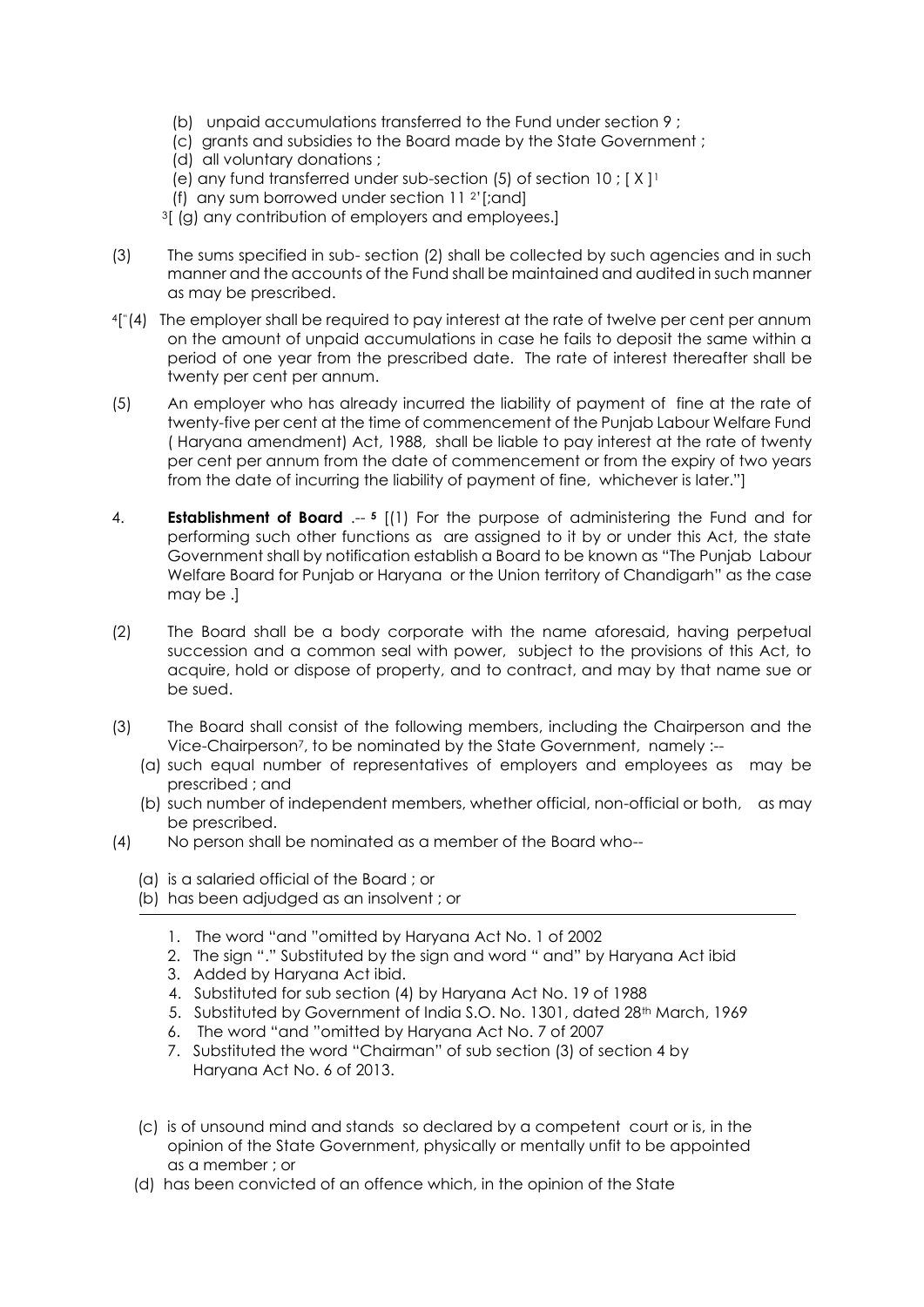Government, involves moral turpitude.

- 5. **Power of State Government to remove Chairperson, Vice-Chairperson and<sup>1</sup> member from office in certain cases**.-- The State Government may remove from office the Chairperson and Vice-Chairperson<sup>1</sup> or any member of the Board who--
- (a) absents himself from three consecutive meetings of the Board without permission of the Chairperson of the Board in the case of a member and of the State Government in the case of the Chairperson and Vice-Chairperson ;
- (b) is or has become subject to any of the disqualifications mentioned in sub section (4) of section 4 ; or
- (c) so abuses his position as to render his continuance in office detrimental to the public interest.
- 6. **Vacancies, etc, not to invalidate proceedings of Board** --No act done, or proceeding taken, under this Act by the Board shall be invalid merely on the ground—
	- (a) of any vacancy or defect in the constitution of the Board ;or
	- (b) of any defect or irregularity in the nomination of a person acting as a member thereof ; or
	- (c) of any defect or irregularity in such act or proceeding, not affecting the merits of the case.
- 7. **Term of office, casual vacancies and resignation** -- (1) The term of office of a member of the Board shall be three years commencing on the date on which his nomination is notified in the official Gazette :

Provided that a member nominated to fill a casual vacancy shall hold office for the unexpired portion of the term of office of the member in whose place the former is nominated.

(2) A member of the Board, including the Chairperson or the Vice-Chairperson<sup>1</sup> thereof, may resign his office by notifying in writing his intention to do so to the State Government, and on such resignation being accepted by the State Government, he shall be deemed to have vacated his office.

(3) If a vacancy arises in the office of the Chairperson and Vice- Chairperson<sup>1</sup> or a member of the Board, whether by death, resignation, removal or otherwise, the vacancy shall be filled up by the State Government in accordance with the provisions of section 4.

(4) An outgoing, member, including the Chairperson and Vice-Chairperson<sup>1</sup> shall be eligible for re-nomination.

 1. (Substituted the word "Chairman" in section 5,7(2), 7(3) and 7(4) by Haryana Act No. 6 of 2013. )

**1 [ "7-A. Chairperson, Vice-Chairperson and Members<sup>4</sup> to hold office during the pleasure of the State Government.**-- Notwithstanding anything to the contrary contained in this Act, the Chairperson, Vice-Chairperson and<sup>4</sup> members of the Board shall hold office during the pleasure of the State Government." ]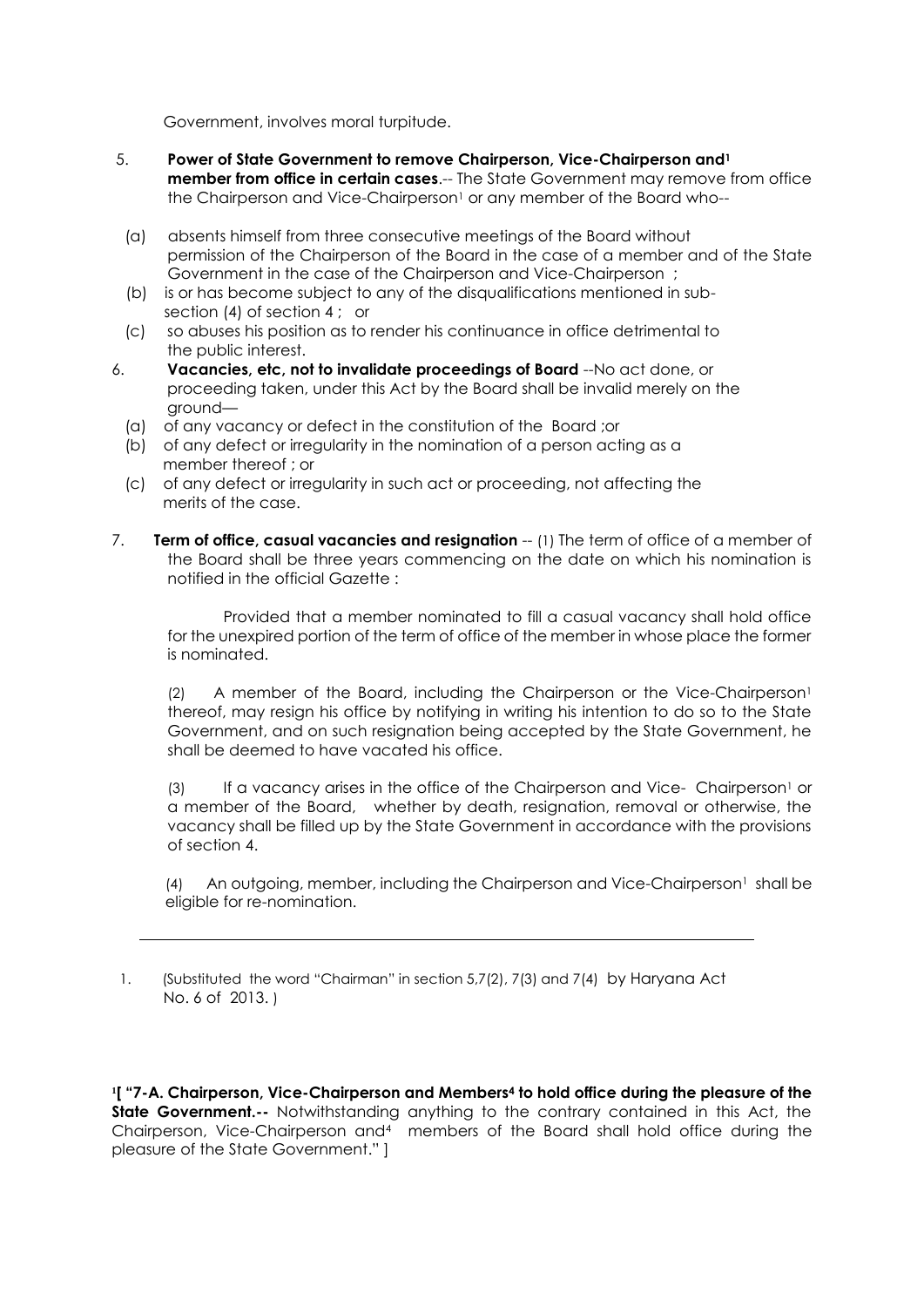8. **Procedure at the meetings of the Board--** (1) The Chairperson and in his absence, the Vice-Chairperson and in the absence of both,<sup>4</sup> a member of the Board nominated by the State Government shall preside at a meeting of the Board.

(2) All questions at a meeting of the Board shall be decided by a majority of the members of the Board present voting :

Provided that in the case of an equality of votes, the Chairperson<sup>4</sup> or the person presiding, as the case may be, shall, in addition to his vote as a member have a second or casting vote.

(3) The quorum at a meeting of the Board and the manner in which the business of the Board shall be conducted shall be such as may be prescribed.

9. **Unpaid accumulations and claims thereto** -- (1) All unpaid accumulations shall be deemed to be abandoned property.

(2) Any unpaid accumulations paid to the Board in accordance with the provisions of section 3 shall, on such payment, discharge an employer of the liability to make payment to an employee in respect thereof but to the extent only of the amount paid to the Board, and the liability to make payment to the employee to the extent aforesaid shall, subject to the succeeding provisions of this section, be deemed to be transferred to the Board.

(3) As soon as possible after the payment of any unpaid accumulations is made to the Board, the Board shall, by notice (containing such particulars as may be prescribed)--

- (a) exhibited on the notice board of the establishment in which the unpaid accumulations was earned ;
- (b) Published in the Official Gazette and also in any two newspapers in both the regional languages of the State having large circulation in the area in which the establishment is situated or in such other manner as may be prescribed, regard being had to the amount of the claim ;

invite claims by employees for any payment due to them. The notice shall be inserted in the manner aforesaid in December of every year, for a period of two years from the date of the payment of the unpaid accumulations to the Board.

(4) If any question arises whether the notice referred to in sub-section (3) was given as required by that sub-section a certificate of the Board that it was so given, shall be conclusive.

- 1. Inserted by Haryana Act No. 19 of 1981.
- 2. The word" June and" omitted by Haryana Act No. 7 of 2007, dated 4<sup>th</sup>, April, 2007.
- 3. Substituted for the words" Three Years" , by Haryana Act No. 7 of 2007, dated 4th April, 2007.
- 4. Substituted for the words "Chairman" in Section 7-A and 8 (1) and (2) by Haryana Act No. 6 of 2013.
- (5) If a claim is received, whether in answer to the notice or otherwise, within a period of four years from the date of first publication of the notice in respect of such claims,--
	- (a) where the amount of claim so received is equal to the amount deposited by the management with the Board, the amount of the claim shall be paid by the Board to the employee concerned ; and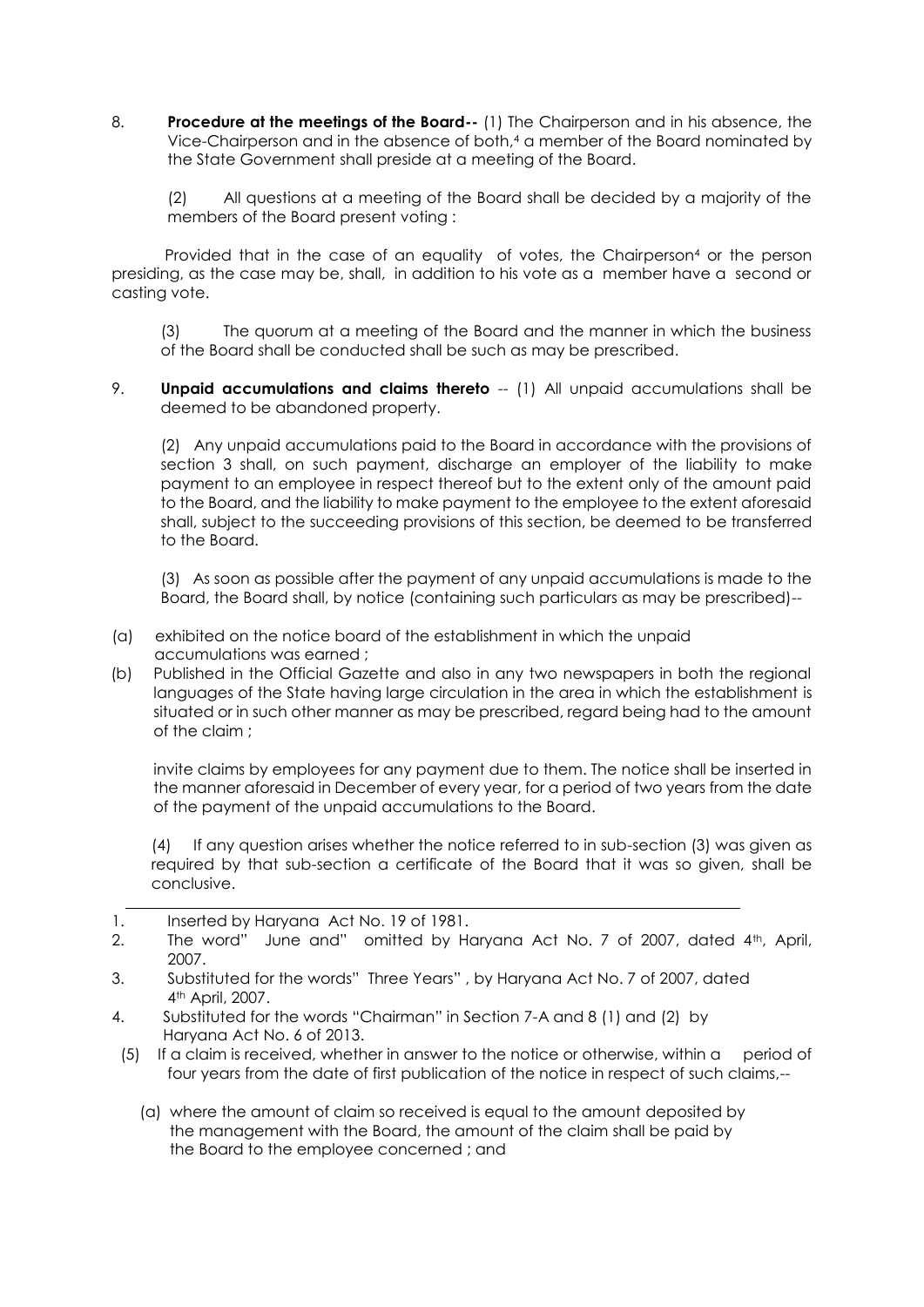- (b) in any other case, the Board shall transfer such claim to the Authority appointed under section 15 of the Payment of Wages Act, 1936, having jurisdiction in the area in which the establishment is or has been situated, and the Authority shall proceed to adjudicate upon, and decide, such claim. In hearing such claim the Authority shall have the powers conferred by, and follow the procedure (in so far as it is applicable) followed in giving effect to the provisions of that Act.
- (6) If the Authority aforesaid is satisfied that any such claim is valid so that the right to receive payment is established, it shall decide that the unpaid accumulations in relation to which the claim is made shall cease to be deemed to be abandoned property, and shall order the Board to pay the whole of the dues claimed, or such part thereof as the Authority decides, are properly due, to the employee ; and the Board shall make payment accordingly :

Provided that the Board shall not be liable to pay any sum in excess of that paid under sub-section (1) of section 3 to the Board as unpaid accumulations in respect of the claim.

- (7) If a claim for payment is refused, the employee shall have a right of appeal to the Court of District Judge and Board shall comply with any order made in appeal. An appeal shall lie within sixty days of the decision of the Authority.
- (8) The decision of the Authority, subject to the appeal aforesaid, and the decision in appeal shall be final and conclusive as to the right to receive payment, the liability of the Board to pay and also as to the amount , if any.
- (9) If no claim is made within the time specified in sub-section (5) or a claim has been duly refused as aforesaid by the Authority, or on appeal by the Court, then the unpaid accumulations in respect of such claim shall accrue to, and vest in, the State as *bona vacantia*, and shall thereafter, without further assurance, be deemed to be transferred to, and form part of, the Fund.

**<sup>1</sup>["9A. Contribution to Fund by employers and employees**.--(1) Every employee shall contribute ten rupees <sup>3</sup> per month to the Fund and every employer shall, in respect of each such employee, contribute twenty rupees <sup>3</sup> per month to the Fund

 Explanation – For the purpose of Sub-Section (1). "employee" means an employee on the register of an establishment on the last working day of the month.

- 1. Inserted by Haryana Act No. 1 of 2002 dated 29<sup>th</sup> Jan. 2002.
- 2. Substituted for the words " One rupee" and " two rupees" by Haryana Act No. 7 of 2007 dated 4th April, 2007.
- 3. Substituted for the words " Five rupees" and " ten rupees" in Section 9A (1) by Haryana Act No. 8 of 2012.
- (2) Every employer shall pay to the Fund both his contribution and the contribution of the employee before the 31st December of every year by crossed cheque or demand draft in favour of Welfare Commissioner.
- (3) The employer shall be entitled to recover from the employee the employee's contribution by deduction from his wages and not otherwise :

 2" (4) Any employer who fails to pay the contribution amount within a period of one month from the date specified under sub-section (2), shall be liable to pay interest at the rate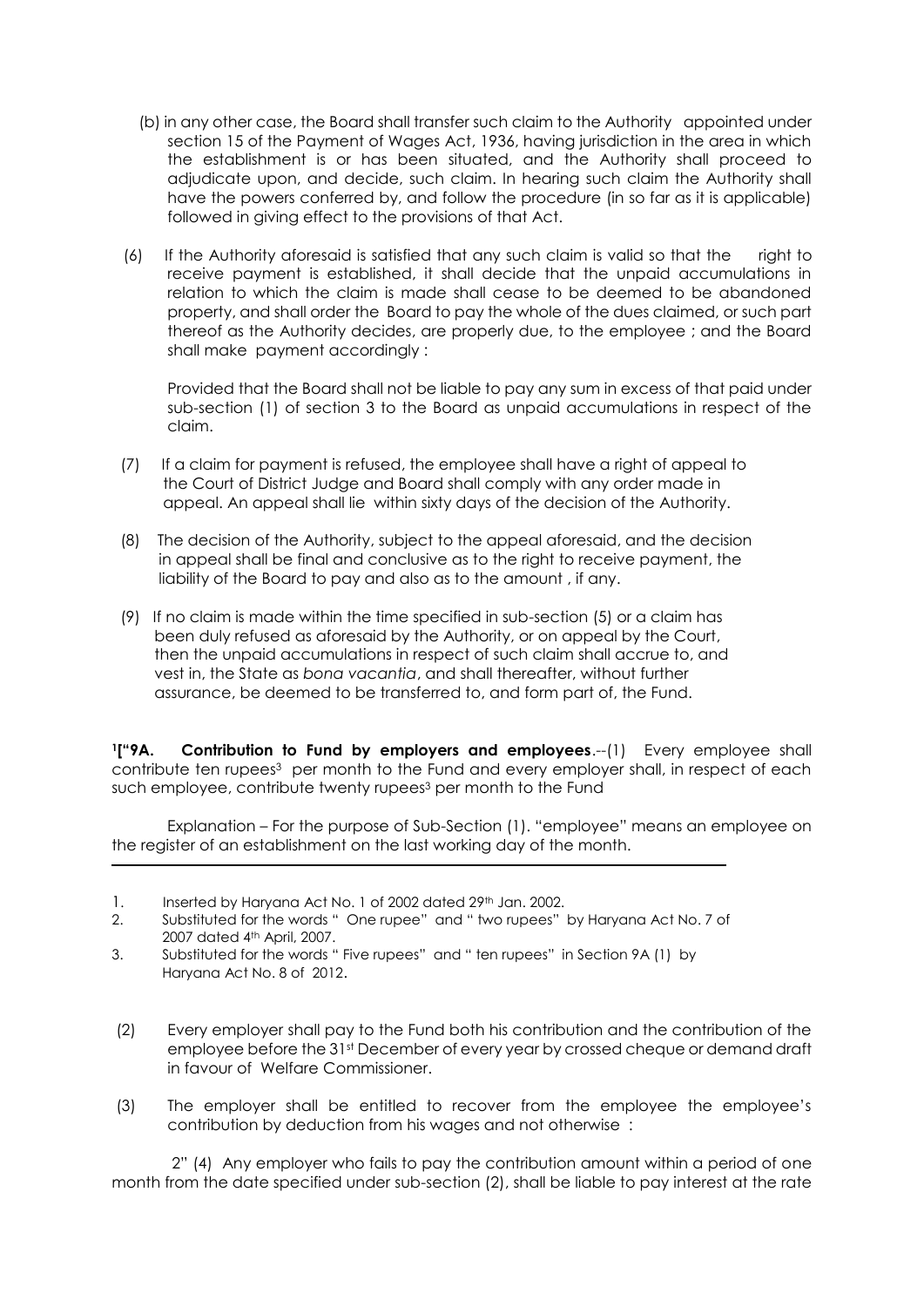of twelve percent per annum from the said date until such time the amount is actually deposited with the Welfare Commissioner;".

- 10. **Vesting and application of Fund** -(1) The Fund shall vest in, and be held and applied by, the Board as trustees subject to the provisions and for the purposes of this Act. The moneys therein shall be utilized by the Board to defray the cost of carrying out measures which may be specified by the State Government from time to time to promote the welfare of labour and of their dependants.
- (2) Without prejudice to the generality of sub-section (1), the money in the Fund may be utilized by the Board to defray expenditure on the following :-
	- (a) community and social education centres including reading rooms and libraries
	- ; (b) community necessities ;
	- (c) games and sports ;
	- (d) excursions, tours and holiday homes ;
	- (e) entertainment and other forms of recreation ;
	- (f) home industries and subsidiary occupations for women and unemployed persons ;
	- (g) corporate activities of a social nature ;
	- (h) cost of administering this Act including the allowances, if any, payable to the Chairperson, Vice-Chairperson and members of the Board and the salaries and allowances of the staff appointed for the purposes of this Act ; and
	- (i) such other objects as would in the opinion of the State Government improve the standard of living and ameliorate the social conditions of labour :

- 1. Inserted by Haryana Act No. 1 of 2002 dated 29th January, 2002
- 2. Inserted by Haryana Act No. 7 of 2007 dated 4th April, 2007

 Provided that the Fund shall not be utilized in financing any measure which the employer is required under any law for the time being in force to carry out :

Provided further that unpaid accumulations and fines shall be paid to the Board and be expended by it under this Act notwithstanding anything contained in the Payment of Wages Act, 1936, or any other law for the time being in force.

- (3) The Board may, with the approval of the State Government make a grant of the Fund to any local authority or any other body except an employer in aid of any activity for the welfare of labour and of their dependents approved by the State Government.
- (4) If any question arises whether any particular expenditure is or is not debitable to the Fund, the matter shall be referred to the State Government and the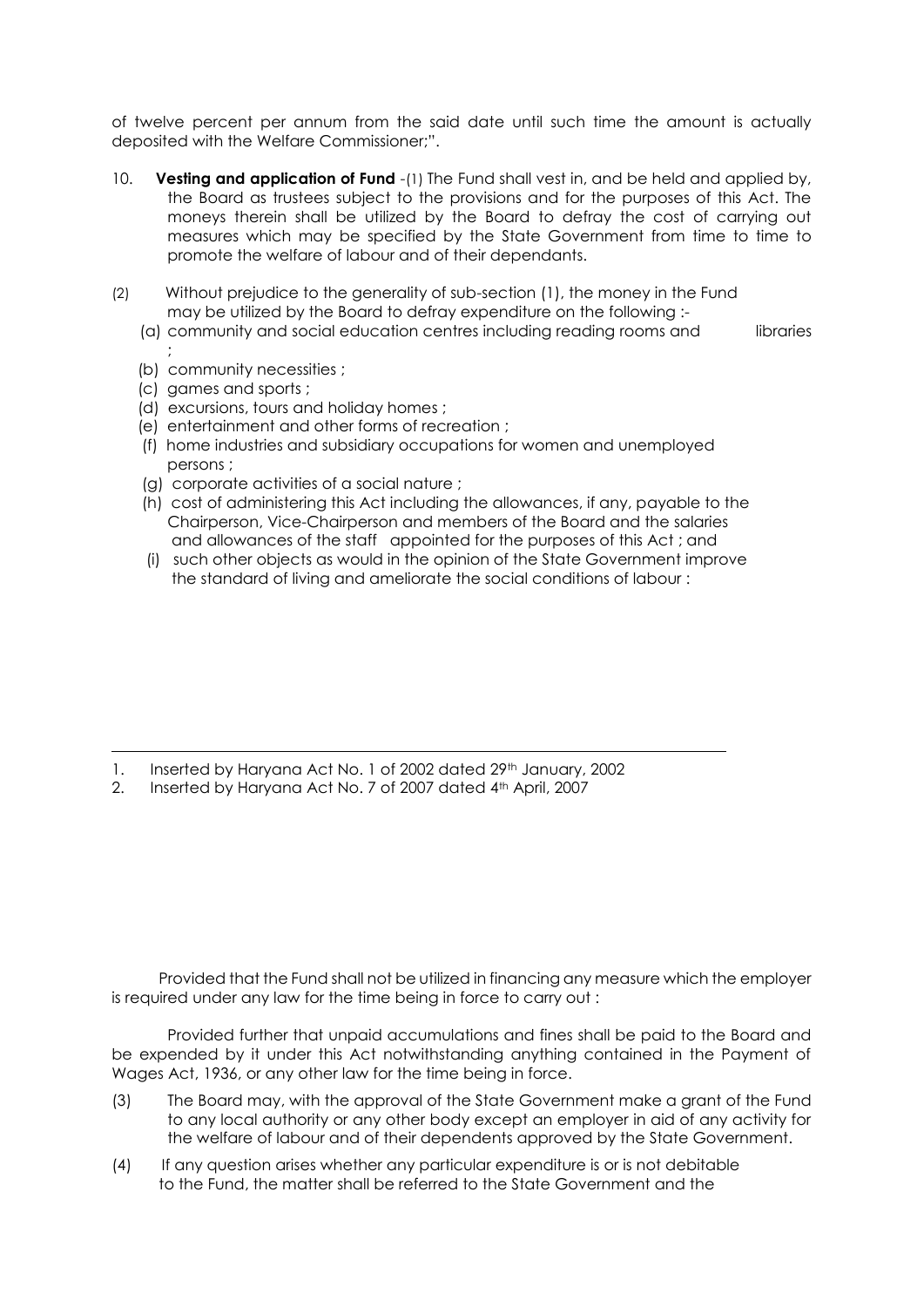decision of the State Government on such reference shall be final.

- (5) It shall be lawful for the Board to continue any activity financed from the welfare fund of any establishment if the said fund is duly transferred to the Board.
- 11. **Power of Board to Borrow**.-- The Board may, with the previous sanction of the State Government, and subject to the provisions of this Act and to such conditions as may be specified in this behalf, borrow any sum required for the purposes of this Act.
- 12. **Investment of Fund.**-- Where the Fund or any portion thereof cannot be applied for some time for the purposes of this Act, the Board shall invest the same in such manner and in such securities as may be prescribed.
- 13. **Power of State Government to give directions to the Board.**--The State Government may give the Board such directions as in its opinion are necessary or expedient in connection with expenditure from the Fund or for carrying out the other purposes of this Act ; and it shall be the duty of the Board to comply with such directions.
- 14. **Appointment and powers of Welfare Commissioner.** -- (1) There shall be a Welfare Commissioner to be appointed by the Board with the previous approval of the State Government who shall be the principal executive officer of the Board.
- (2) Notwithstanding anything contained in sub-section (1) , the first Welfare Commissioner shall be appointed by the State Government as soon as practicable after the passing of this Act for a period not exceeding five years and on such conditions as the State Government thinks fit.
- (3) It shall be the duty of the Welfare Commissioner to ensure that the provisions of this Act and the rules made thereunder are duly carried out and for this purpose he shall have the power to issue such orders not inconsistent with the provisions of this Act and rules made thereunder as he deems fit, including any order authenticating and implementing the decisions taken by the Board under this Act or rules made thereunder.
- 15. **Appointment of Inspectors.--** (1) The State Government may appoint Inspectors to inspect records in connection with the sums payable into the Fund.
	- (2) Any Inspector may--
		- (a) with such assistance, if any, as he thinks fit, enter at any reasonable time any premises for carrying out the purposes of this Act ; and
		- (b) exercise such other powers as may be prescribed.
- 16. **Absorption of the existing staff under Labour Commissioner.--** The Board shall take over and employ such of the existing staff under the control of Labour Commissioner, 1[Haryana], as the State Government may direct and every person so taken over and employed shall be subject to the provisions of this Act and rules made thereunder :

Provided that--

- (a) during the period of such employment all matters relating to pay, leave, retirement, allowances, pensions, provident fund and other conditions of service of the said staff shall be regulated by the Punjab Civil Service Rules or such other rules as may from time to time be made by the State Government; and
- (b) every such member of the said staff shall have a right of appeal to the State Government against any order of reduction, dismissal or removal from service, fine or any other punishment :

Provided further that person so taken over may elect within the prescribed period that he desires to be governed by the rules made under this Act in respect of conditions of service of the staff appointed by the Board under this Act, and on his electing to be so governed the provisions of first proviso shall cease to apply to him.

17. **Appointment of clerical and other staff by Board.**-- The Board shall have power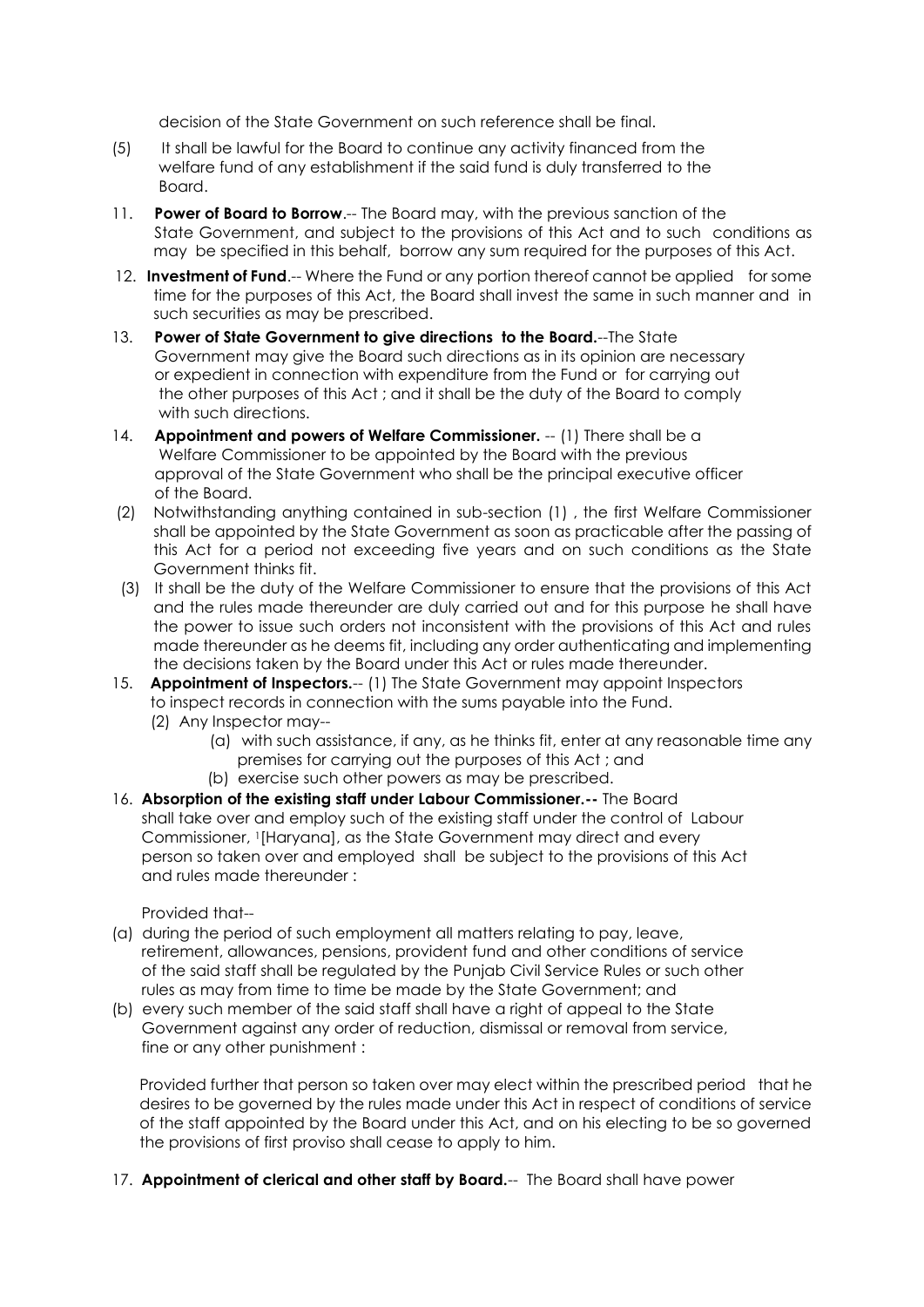to appoint the necessary clerical and executive staff to carry out and supervise the activities financed from the Fund :

 Provided that if any appointment is not agreed to by the majority of the total number of members of the Board, the appointment shall be made by the State Government :

Provided further that the expenses of the staff thus appointed and other administrative expenses shall not exceed a prescribed percentage of the annual income of the Fund.

- 18. **Power of State Government to remove any person on staff of Board.**--The State Government shall have the power to remove any person whom it may deem unsuitable from the service of the Board.
- 19. **Power of State Government or Authorised Officer to call for records, etc.**--The State Government or any officer authorised by the State Government in this behalf may call for records of any proceedings which are pending before, or have been disposed of, by the Board for purpose of satisfying itself or himself, as the case may be, as to the legality or propriety of such proceedings or of any order made therein and may pass such orders in relation thereto as the State Government or such officer may think fit :

 Provided that no order adversely affecting any person shall be made under this section without giving such person a reasonable opportunity of being heard.

- 20. **Mode of recovery of sums payable into Fund, etc.**--Any such sums payable into the Fund under this Act, shall, without prejudice to any other mode of recovery, be recoverable on behalf of the Board as an arrear of land revenue.
- 21. **Supersession of Board.**-- (1) If the State Government is satisfied that the Board has made default in performing any duties imposed on it by or under this Act or has abused its power, the State Government may by notification supersede and reconstitute the Board in the prescribed manner :

<sup>1</sup> Substituted by the Haryana Adaptation of Laws Order, 1968.

Provided that before issuing such notification, the State Government shall aive a reasonable opportunity to the Board to show cause why it should not be superseded and shall consider the explanation and objections, if any , of the Board.

- (2) After the supersession of the Board and until it is reconstituted, the powers, duties and functions of the Board shall be exercised or performed by such officer or officers as the State Government may appoint for this purposes.
- 22. **Members of the Board, Welfare Commissioner, Inspectors and all officers and servants of Board to be public servants**.**--** The members of the Board, including the Chairperson and Vice-Chairperson<sup>4</sup> thereof, the Welfare Commissioner, Inspectors and all officers and servants of the Board, shall be deemed to be public servants within the meaning of section 21 of the Indian Penal Code .
- 23. **Delegation.--** The Board may, by resolution passed by it at a meeting of the Board, direct that any power or duty which by this Act or by any rule made under this Act is conferred or imposed upon the Board shall, in such circumstances and under such conditions, if any, as may be specified in the direction, be exercised or discharged also by the Welfare Commissioner.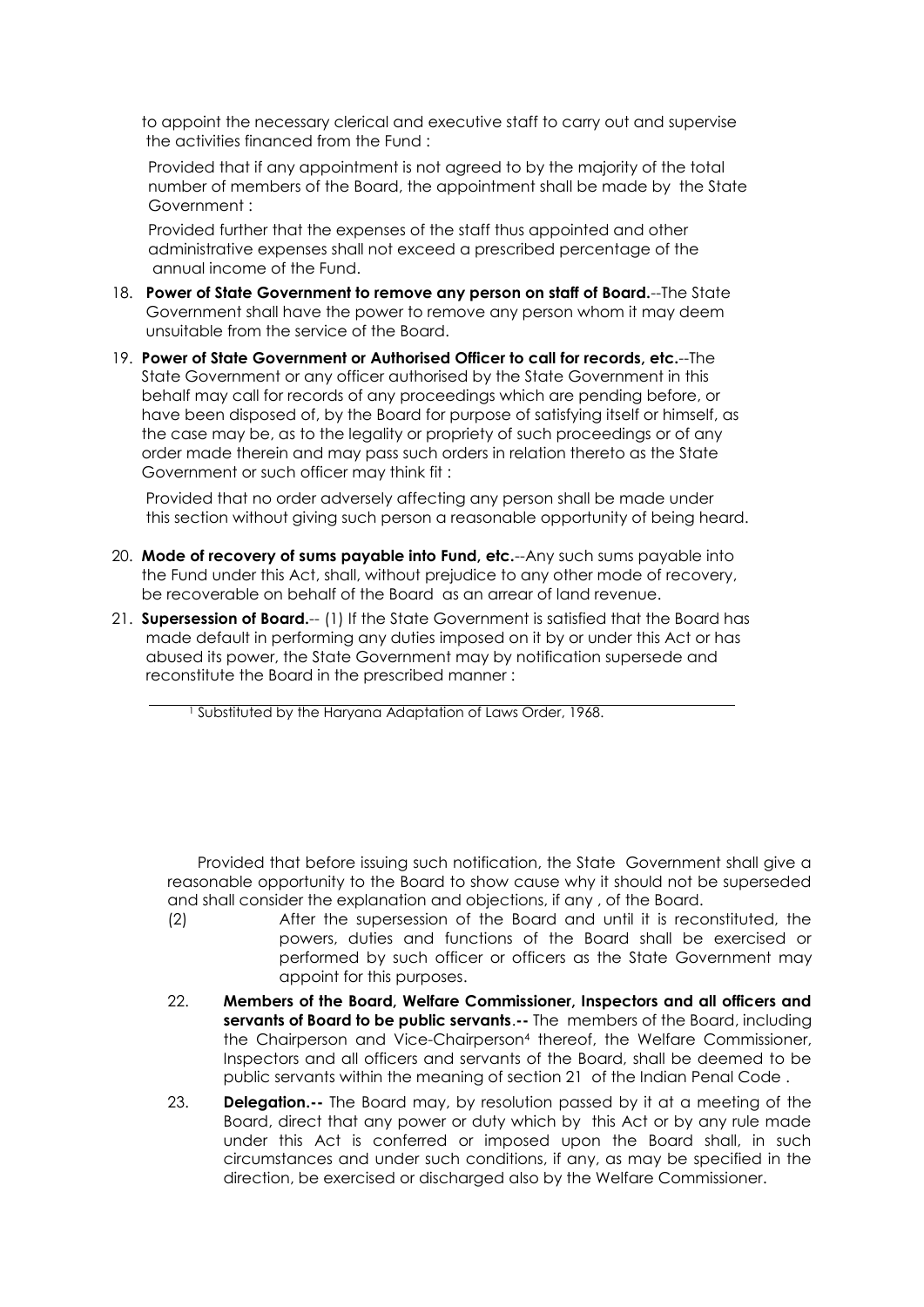- 24. **Protection of persons acting in good faith.--**No suit , prosecution or other legal proceeding shall lie against any person for anything which is in good faith done or intended to be done under this Act.
- 25. **Exemptions** .-- The State Government may by notification and in public interest exempt any class of establishments from all or any of the provisions of this Act subject to such conditions, if any, as may be specified in the notification.
- 26. **(X)**

**1 ["26A. Penalty.--** Save as otherwise provided, any person, who contravenes any of the provisions of this Act or any rule made thereunder or who willfully obstructs an Inspector in the exercise of his powers or discharge of his duties under this Act or any rule made thereunder or fails to produce for inspection on demand by an Inspector any registers, records or other documents maintained in pursuance of the provisions of this Act or the rules made thereunder or to supply to him on demand true copies of any such document, shall, on conviction, be punished --

- (i) for the first offence, with fine which may extend to five thousand rupees ; but not less then two thousand rupees"
- (ii) for a second or subsequent offences, with imprisonment for a term which may extend to three months, or with fine which may extend to ten thousand rupees but not less than three thousand rupees.
- 26B. **Cognizance of offences .--**(1) No court inferior to that of a Judicial Magistrate of the 1st Class shall try any offence punishable under this Act.
	- (2) No court shall take cognizance of any such offence except on a complaint made by the Inspector." ]
- 27. **Power to make rules.--** (1) The State Government may, by notification and subject to the condition of previous publication, make rules to carry out the purposes of this Act.
- 1. Sections 26-A and 26-B, inserted by Haryana Government notification No. 9-Leg/78 dated 14th April, 1978<br>2. Section 26 omitted by Haryana Act No. 7 of 2007, dated 4th April. 2007.<br>3. Substituted for the words" five thous
- 2. Section 26 omitted by Haryana Act No. 7 of 2007, dated 4th April. 2007.
- 3. Substituted for the words" five thousand rupees" and" one thousand rupees" .
- 4. Substituted for words "Chairman" "Chairperson and Vice-Chairperson" by Haryana Act No. 6 of 2013.

 (2) In particular, and without prejudice to the generality of the foregoing power, such rules may be made for all or any of the following matters, namely :--

- (a) the agency for and the manner of collection of sums specified in sub- section (3) of section 3; and the period within which the same shall be paid to the credit of the Fund ;
- (b) the manner in which the accounts of the Fund shall be maintained and audited under sub-section (3) of section 3 ;
- (c) the number of representatives of employers, employees and independent members of the Board and the allowances, if any, payable to the Chairperson, Vice-Chairperson<sup>3</sup> and members thereof;
- (d) the quorum at meetings of the Board and the manner in which it shall conduct its business ;
- (e) the particulars which shall be contained in the notice referred to in sub-section (3) of section 9, and the other manner of publication of such notice ;
- (f) the procedure for making grants from the Fund under sub-section (3) of section 10 and the securities in which the Fund may be invested